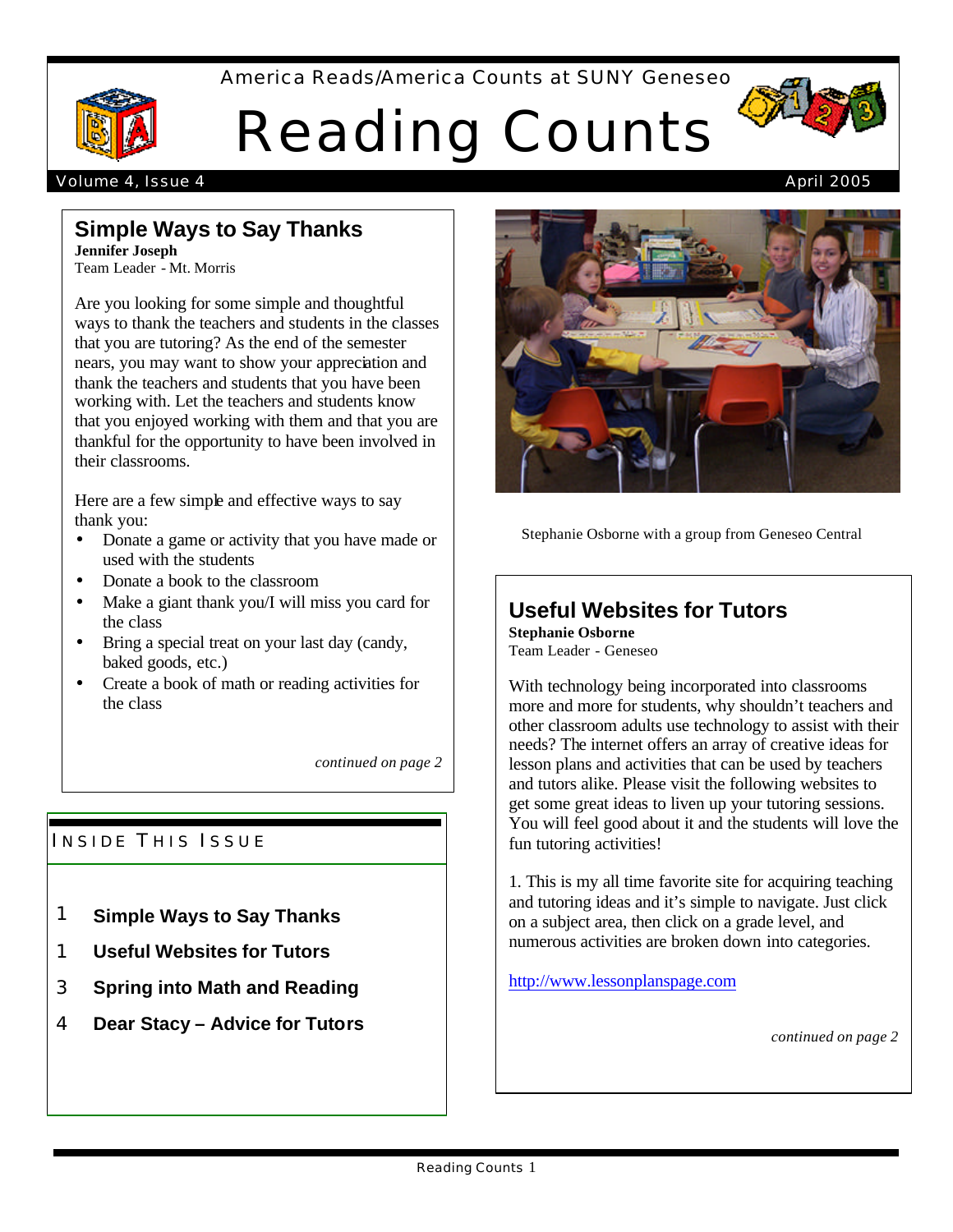**Thanks**, *continued from page 1*

- Teacher's Survival Kit- include the following items in a bag each with a label explaining the significance of the materials.
	- *Bottle of glue* "to hold your class together."
	- *A Lifesaver candy* "because as a teacher you can make a difference and save lives."
	- *A puzzle piece* "because without you the class wouldn't be complete."
	- *A shiny penny* "to remind you that each student will shine in their own special way."
	- *A candle "*for when you are up late grading papers."
	- *A Mounds Bar "*for the mounds of stuff you teach and mounds of confidence you give your students."
	- *A Band-Aid "*because teachers do more than teach, they help heal hurt feelings, broken dreams, and lend an ear to a problem."
	- *A rubber band "*because things don't always go the way we plan, but with a little flexibility everything will work out okay".
	- *Box of crayons "* to remind you of the color with which you fill your student's lives."
- Make or purchase a teacher's mug, pencil holder, or something to put on their desk to remind them of you and their impact as a teacher.
- Make certificates for the students you tutor, thanking them and congratulating them on a job well-done in math or reading!
- A THANK YOU NOTE

I hope that these simple and inexpensive ideas help you to show your appreciation for the opportunity and experience you have had tutoring. It will certainly put a smile on the faces of the children and teachers you work with! Some of these ideas can also be used by teachers to show their appreciation for their tutors! So remember, end your semester tutoring with a smile and a thank you of some sort!



### **Websites**, *continued from page 1*

2. This site has a wide range of activities and so many to choose from! You can choose a subject, topic, and grade level to get a list of activities or you can browse their collection.

http://teacher.scholastic.com/lessonplans/

3. At this site, scroll to the bottom of the page, click on a subject (language arts, literature, math), click on a grade level, choose a category, and away you go!

#### http://www.lessonplanz.com/

4. This simple website offers ideas for three great activities to use with beginning readers including Your Story Ending, Picture Play, and Word Tag.

http://www.readwriteact.org/tutoracts.html

5. If you are a math tutor look here! You can make any type of math flashcard in a snap including addition, fractions, money, shapes, and much more.

http://www.aplusmath.com/Flashcards/

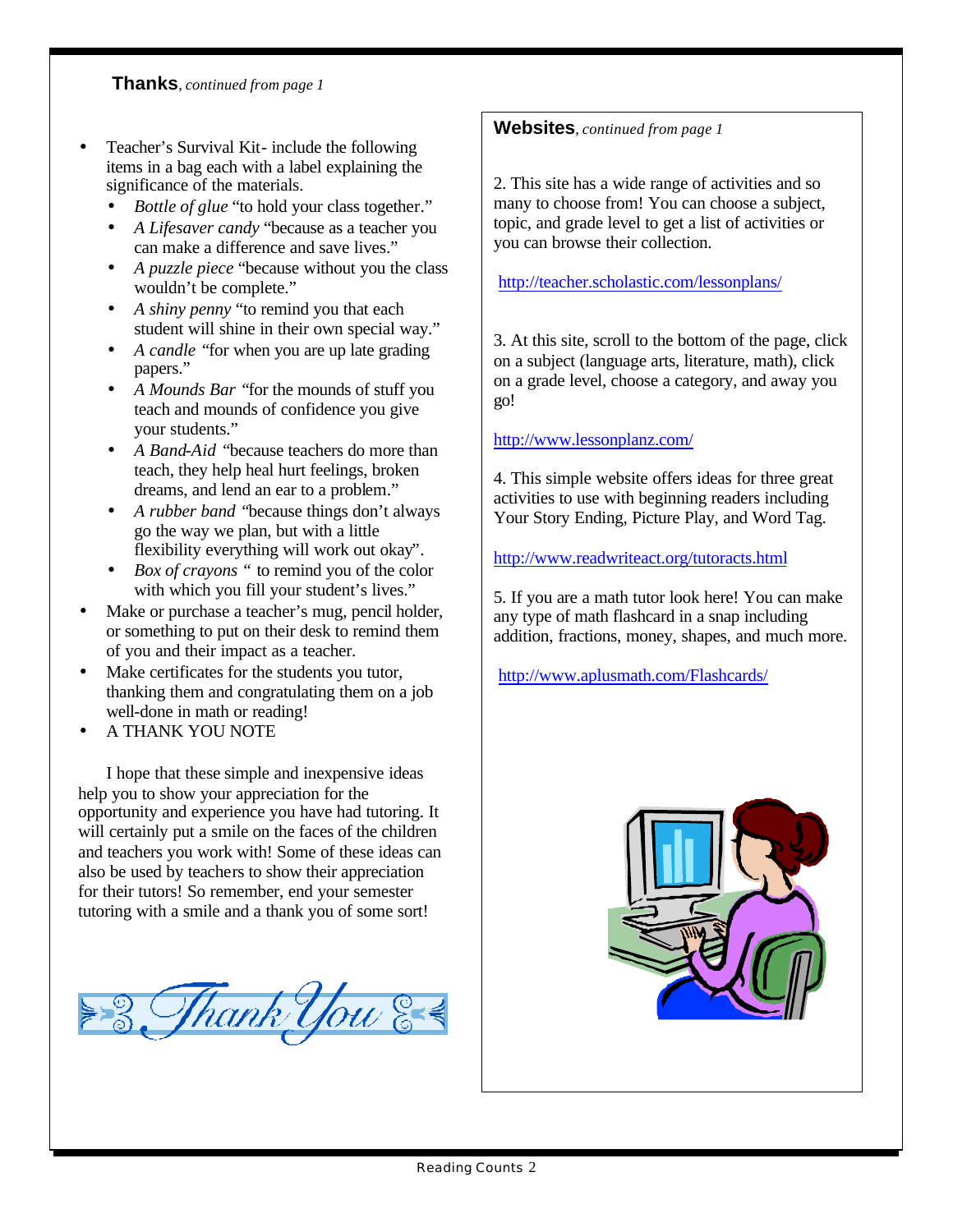

# **Spring Into Math and Reading**

**Emily Tatar** Team Leader – Livonia/Avon

## **Spring Math Activities:**

Make operations flashcards with spring pictures. For example, the card can have a flower on it with 5 petals, 1 stem, 2 leaves and 7 seeds. Make a word problem at the bottom asking how many flower parts in all? This can be used as a drill for a single person, a game for two people, or a timed competition for a group. The game with a partner could be like a "war" card game, where each partner gets a card and the higher sum determines the winner of that hand. The group could each get a card and whoever solves their problem first wins all the other players cards; player with the most cards at the end wins. Change the operations on the cards for higher grade and skill levels.

With teacher permission, take students outside and review measurement with parts of nature. Find the circumference of a tree, the length of a flower in cm and inches, the mass of a rock, or how far a shadow is cast. If a student actually sees how they might use their measurement skills in real life, they are more likely to remember them.

## **Spring Reading Activities**:

Pick any book dealing with spring and have child read it aloud to you. Tell them beforehand that they should be looking for certain words (for example, consonant blends, long or short sounds, etc…depending on what that student needs help with). Mark the pages where the student finds the words. After the book is done, make a colorful paper kite and decorate the kite with the words found in the book so the student can practice and review.

As the tutor, choose a seasoned book (not spring...specifically one with a winter, fall or summer theme), and have the student create a book jacket for a similar story only changing it to a spring theme. Read the original story together, and have the student rewrite the story, making creative changes to make it fit with the spring season theme. For example, "Emily and her friends got together to build a snowman" can be changed to "Emily and her friends got together to plant flowers". Illustrations can also be drawn to correlate the students understanding of her new story.